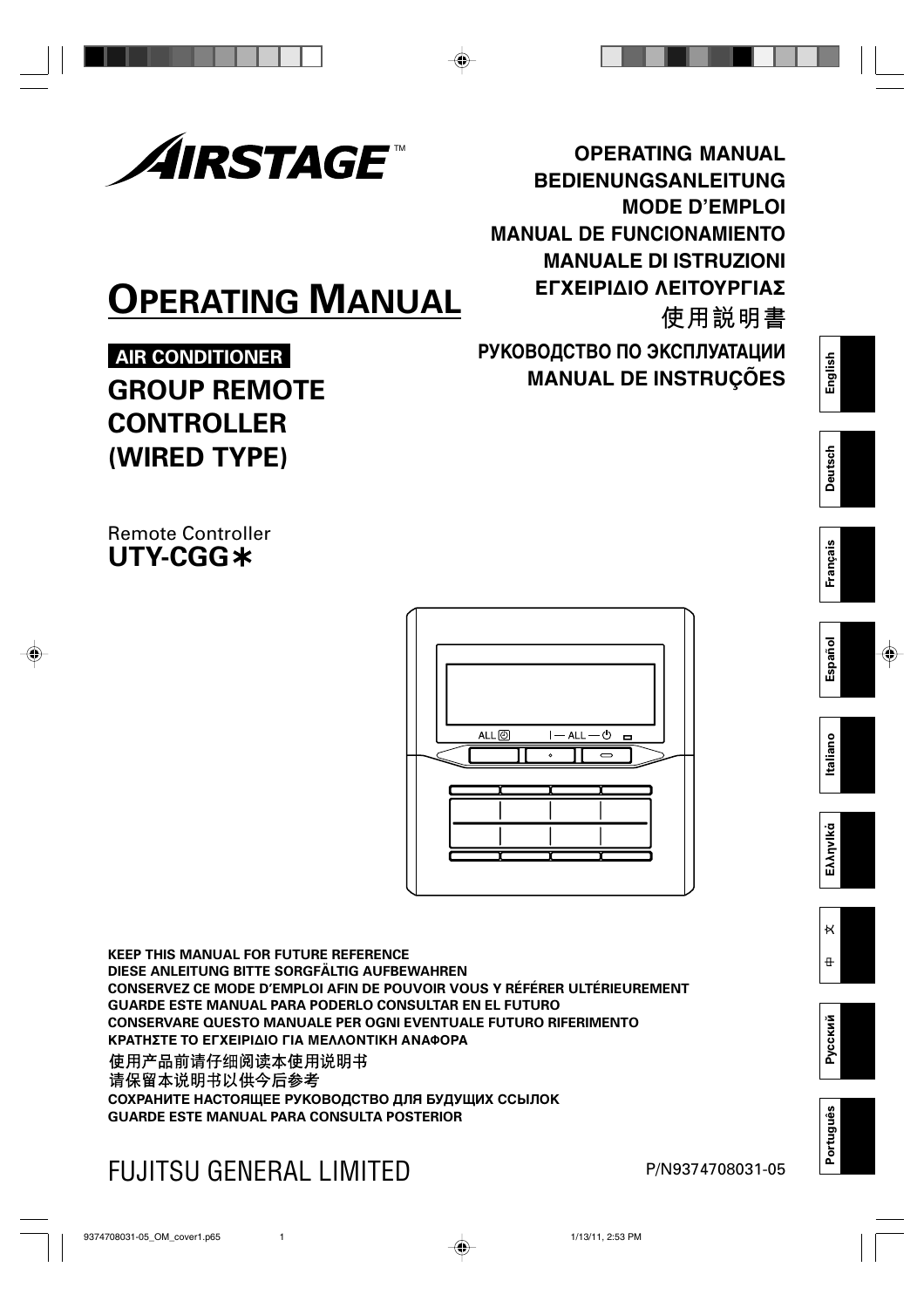## **CONTENTS**

### **SAFETY PRECAUTIONS**

- **The "SAFETY PRECAUTIONS" indicated in the operating manual contain important information pertaining to your safety. Be sure to observe them.**
- **For details of the operation methods, refer to the operating manual.**
- **Request the user to keep the manual on hand for future use, such as for relocating or repairing the unit.**

**AWARNING** This mark indicates procedures which, if improperly performed, might lead to the death or serious **injury of the user.**

- **• In the event of a malfunction (burning smell, etc.), immediately stop operation, turn off the electrical breaker, and consult authorized service personnel.**
- **• Do not repair or modify any damaged cable by yourself. Let the authorized service personnel to do it. Improper work will cause a electric shock or a fire.**
- **• This unit contains no user-serviceable parts. Always consult authorized service personnel for repairs.**
- **• When moving, consult authorized service personnel for disconnection and installation of this unit.**
- **• Do not touch with wet hands. It may cause an electric shock.**
- **• If children may approach the unit, take preventive measures so that they cannot reach the unit.**
- **• Do not repair or modify by yourself. It may cause a fault or accident.**
- **• Do not use flammable gases near this unit. It may cause a fire from leaking gas.**

**CAUTION** This mark indicates procedures which, if improperly performed, might possibly result in personal harm **to the user or damage to property.**

- **• Do not set vessels containing a liquid on this unit. Doing so will cause heating, fire, or electric shock.**
- **• Do not expose this unit directly to water. Doing so will cause trouble, electric shock, or heating.**
- **• Dispose of the packing materials safely. Tear and dispose of the plastic packing bags so that children cannot play with them. There is the danger of suffocation if children play with the original plastic bags.**
- **• Do not place electrical devices within 1 meter of this unit. It may cause malfunction or failure.**
- **• Do not use fire near this unit or place a heating apparatus nearby. It may cause malfunction.**
- **• Do not touch the switches with sharp objects. Doing so will cause injury, trouble, or electric shock.**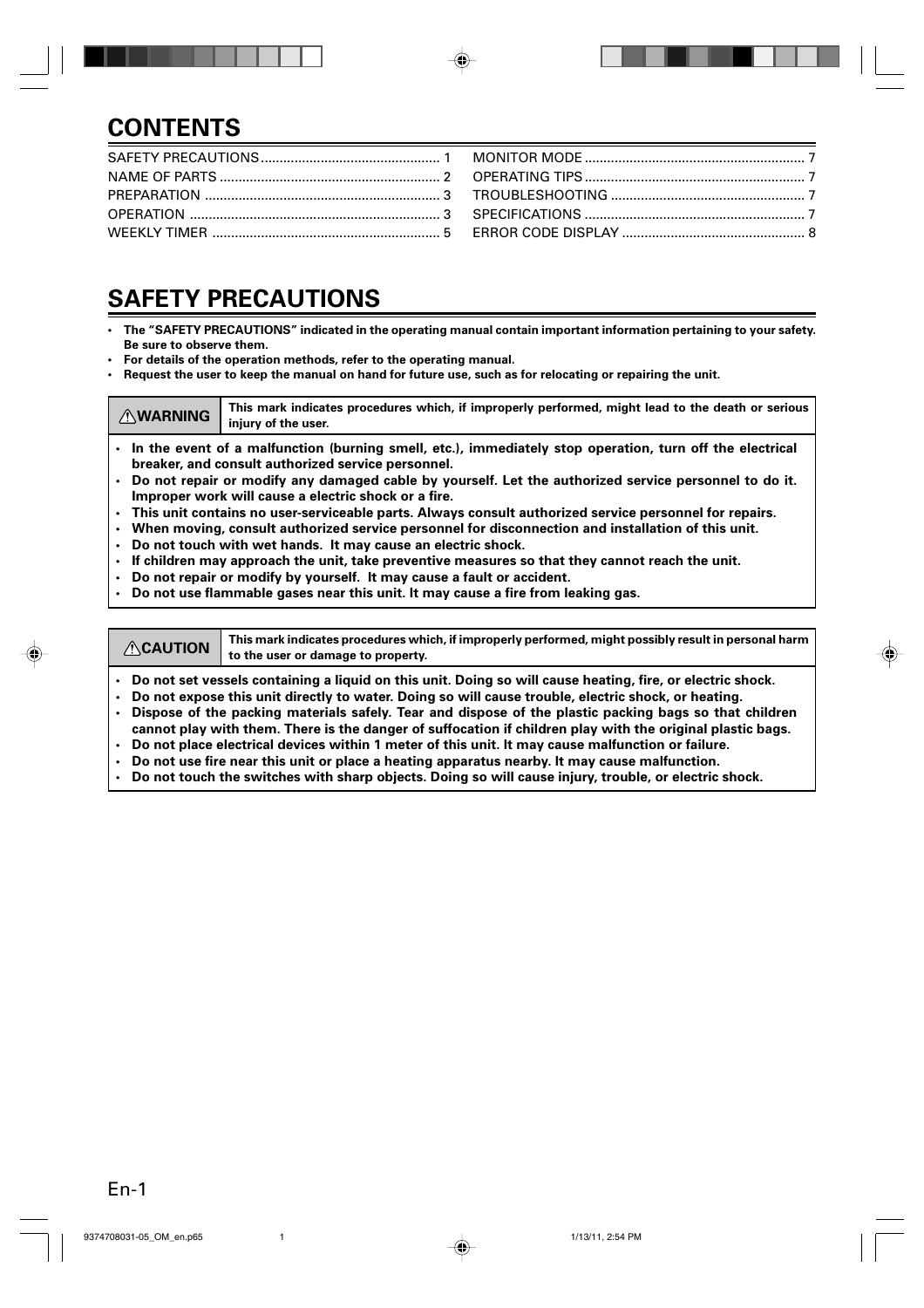# **NAME OF PARTS**

#### ● **With cover open**



\* The display is the same with the cover open or closed.

#### ● **With cover closed**



● **Display panel**



- (1) "ALL  $[①"$  (All Timer Button)
- ② "3 / [N] DELETE" (Timer Mode /Delete Button)
- 3 " DAY" (Day Button)
- (4)  $\mathscr{A} \ll \Theta$ ",  $\mathscr{A} \Theta \gg$ " (Set Time Button)
- $\circledS$  "  $\overline{\circledS}$  PROGRAM/  $\circledcirc$  CLOCK ADJUST" (Program/Clock Adjust Button)
- 6 " ENTER" (Enter Button)
- $(7)$  " $|-$  ALL" (All ON Button)
- $\circledR$  "ALL  $-\circlearrowright$ " (All OFF Button)
- **⑨ " | / ①" (Start/Stop Button)**
- $\omega$  " $\sim$   $\omega$ " (Select Button)
- **1 " %"** (Fan Control Button)
- **@** " $\mathbb{A}$ ", " $\mathbb{V}$ " (Set Temperature Button)
- **13 "④举○○" (Mode Button)**
- (4) (ON/OFF Button)
- **(6)** Operation Lamp
- **6 Day Display**
- (iii) Setting Display
- (8) Transmission Display
- **19 Operation Lock Display**
- @ Temperature Display
- $@$  ON/OFF Display
- $@$  Timer and Clock Display
- $@$  Fan Speed Display
- N Remote Controller Address Display
- O Timer Mode Display
- <sup>®</sup> Indoor Unit Operation Indicators
- $@$  Operation Mode Display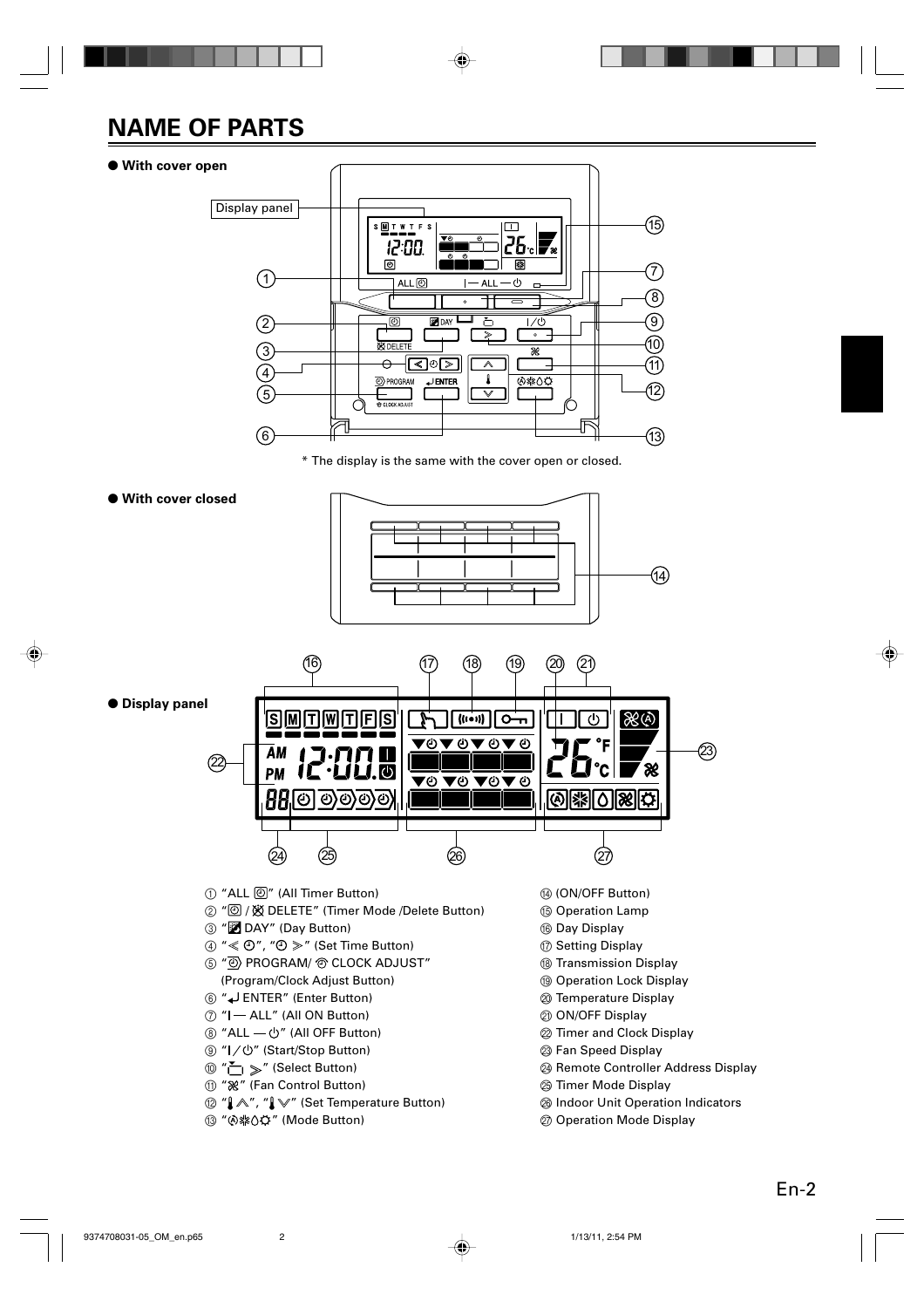# **PREPARATION**



## **OPERATION**

**• It is possible to make the operation settings for all indoor units or individual units.**

#### **To turn on all indoor units**



- Press the  $H ALL$ " button to turn on all of the indoor units.
- \* ALL ON cannot be set within 4 minutes after the start up.
- \* When ALL ON starts up, the setting of each indoor unit is operated already.

#### **To turn off all indoor units**



- Press the "ALL  $\circlearrowright$ " button to turn off all of the indoor units.
- \* ALL OFF cannot be set within 4 minutes after the start up.

#### **To turn the corresponding indoor unit on or off**



Press the "ON/OFF" button to turn the corresponding indoor unit on or off.

#### **To select the indoor unit**

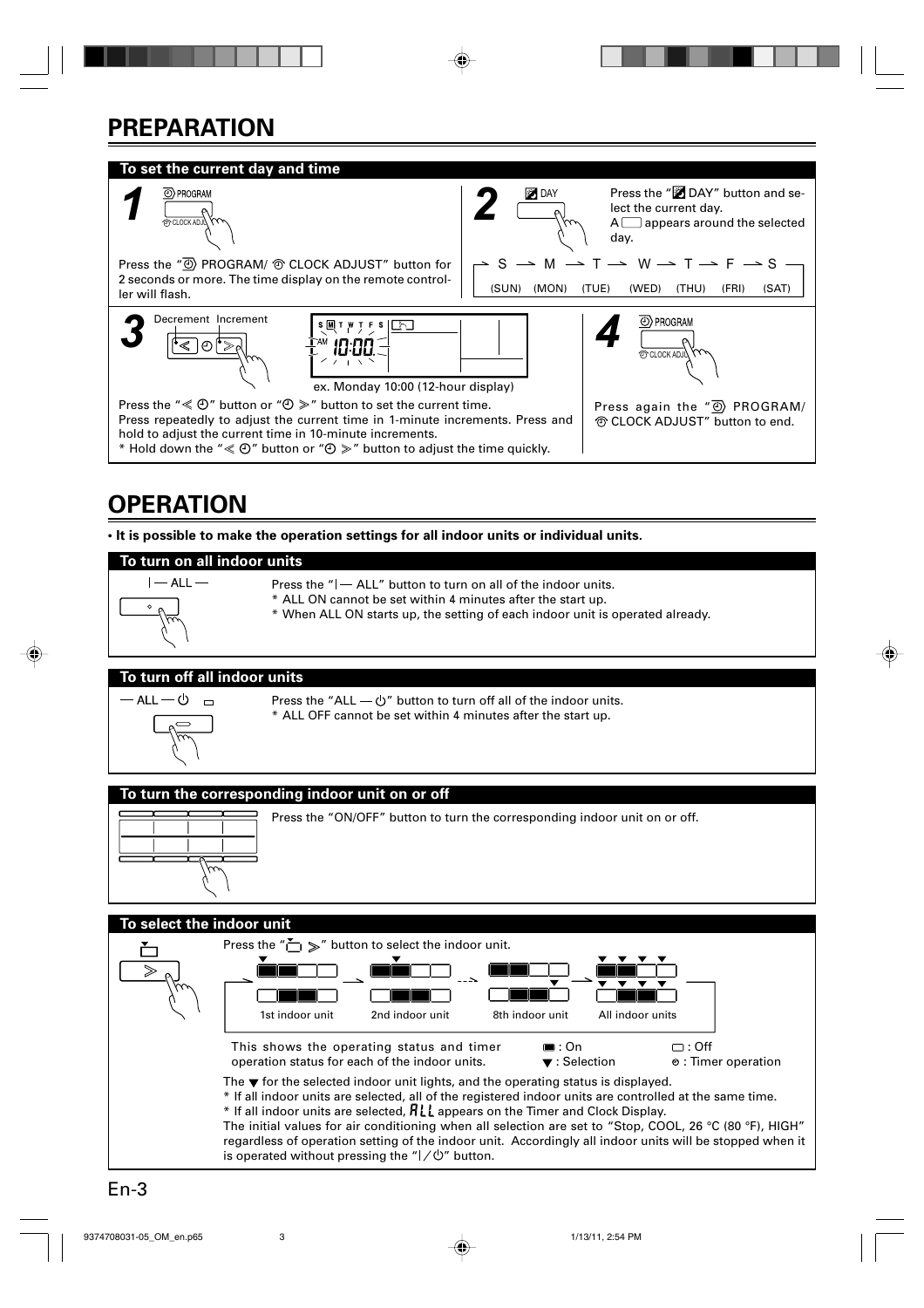Preset values are displayed when the " $\&$   $\&$   $\&$ " button, the " $\&$ " button or " $\&$ " button, the " $\&$ " button is pressed while stopping.

| atopping.                                 |                                                                                                                                                                                                                                                                                                                                                                                                                                                                                                                                                                                                                                                                                                                                                                                                                                                                                                                                                                                                                                                                                                                                                                                                                                                                        |
|-------------------------------------------|------------------------------------------------------------------------------------------------------------------------------------------------------------------------------------------------------------------------------------------------------------------------------------------------------------------------------------------------------------------------------------------------------------------------------------------------------------------------------------------------------------------------------------------------------------------------------------------------------------------------------------------------------------------------------------------------------------------------------------------------------------------------------------------------------------------------------------------------------------------------------------------------------------------------------------------------------------------------------------------------------------------------------------------------------------------------------------------------------------------------------------------------------------------------------------------------------------------------------------------------------------------------|
| To start/stop operation<br>1/0<br>$\circ$ | Press the "  / <b>①</b> " button to select ON or OFF for indoor unit.<br>↻<br>OFF<br>ON                                                                                                                                                                                                                                                                                                                                                                                                                                                                                                                                                                                                                                                                                                                                                                                                                                                                                                                                                                                                                                                                                                                                                                                |
| To set the operation mode                 |                                                                                                                                                                                                                                                                                                                                                                                                                                                                                                                                                                                                                                                                                                                                                                                                                                                                                                                                                                                                                                                                                                                                                                                                                                                                        |
| ● Operation mode setting                  | Press the " <a></a> %% button to select the operation mode.                                                                                                                                                                                                                                                                                                                                                                                                                                                                                                                                                                                                                                                                                                                                                                                                                                                                                                                                                                                                                                                                                                                                                                                                            |
| ④紫〇C                                      | $\boxed{\textcircled{\scriptsize{\textcircled{\tiny \#}}}} \rightarrow \boxed{\textcircled{\scriptsize{\textcircled{\tiny \#}}}} \rightarrow \boxed{\textcircled{\scriptsize{\textcircled{\tiny \#}}}} \rightarrow \boxed{\textcircled{\scriptsize{\textcircled{\tiny \#}}}} \rightarrow \boxed{\textcircled{\scriptsize{\textcircled{\tiny \#}}}} \rightarrow$<br>(COOL)<br>(DRY)<br>(AUTO)<br>(FAN)<br>(HEAT)<br>* A heat pump model that is not set up as an Administrative Indoor Unit cannot operate<br>in the AUTO mode.<br>** FAN cannot be selected for a heat pump model.<br>*** HEAT cannot be selected for a cooling only model.<br>Refer to details in the Administrative Indoor Unit OPERATING TIPS.<br>• If the priority mode is set to "Priority on Administrative Indoor Unit", the operating<br>mode of other indoor units except Administrative Indoor Unit will be controlled by an<br>Administrative Indoor Unit.<br>• If the operating mode of Administrative Indoor Unit is set to "AUTO", "AUTO" is<br>displayed in addition to the display of current operating mode on other wired remote<br>controllers except Administrative Indoor Unit. In this case, operation of other indoor<br>units is controlled by the Administrative Indoor Unit. |
|                                           | Example: When operating mode of the Adminis-<br>When Administra-<br>trative Indoor Unit is set to "AUTO" while<br>tive Indoor Unit is<br>set to "AUTO".<br>air conditioning setting. (The indication<br>00)<br>on other wired remote controllers except<br>Administrative Indoor Unit).                                                                                                                                                                                                                                                                                                                                                                                                                                                                                                                                                                                                                                                                                                                                                                                                                                                                                                                                                                                |
| ● Room temperature setting                | Press the " $\Lambda$ " button or " $\Lambda$ " button to set the room temperature.                                                                                                                                                                                                                                                                                                                                                                                                                                                                                                                                                                                                                                                                                                                                                                                                                                                                                                                                                                                                                                                                                                                                                                                    |
| Raise<br>Lower                            | <b>Temperature setting range</b><br>The set temperature cannot be set during the FAN mode.<br>(The temperature will not appear on the remote controller's display.)                                                                                                                                                                                                                                                                                                                                                                                                                                                                                                                                                                                                                                                                                                                                                                                                                                                                                                                                                                                                                                                                                                    |
|                                           | According to the initial setting, the heating temperature range from 10 to 15 °C (48<br>to 58 °F) cannot be set. In addition, the temperature range from 10 to 15 °C (48 to<br>58 °F) is invalid depending on the model even if it can be set.                                                                                                                                                                                                                                                                                                                                                                                                                                                                                                                                                                                                                                                                                                                                                                                                                                                                                                                                                                                                                         |
| ● Fan speed setting                       | Press the " $\mathcal{X}$ " button to select the fan speed.                                                                                                                                                                                                                                                                                                                                                                                                                                                                                                                                                                                                                                                                                                                                                                                                                                                                                                                                                                                                                                                                                                                                                                                                            |
| Ж                                         | । ୫୪ ବ<br>$\rightarrow \infty$<br>(AUTO)<br>(HIGH)<br>(MED)<br>(LOW)<br>If DRY is selected, the fan speed can be set to AUTO only.                                                                                                                                                                                                                                                                                                                                                                                                                                                                                                                                                                                                                                                                                                                                                                                                                                                                                                                                                                                                                                                                                                                                     |

**• Wait 3 seconds after the operation settings are completed. After 3 seconds, the operation settings are transmitted. ( flashes)**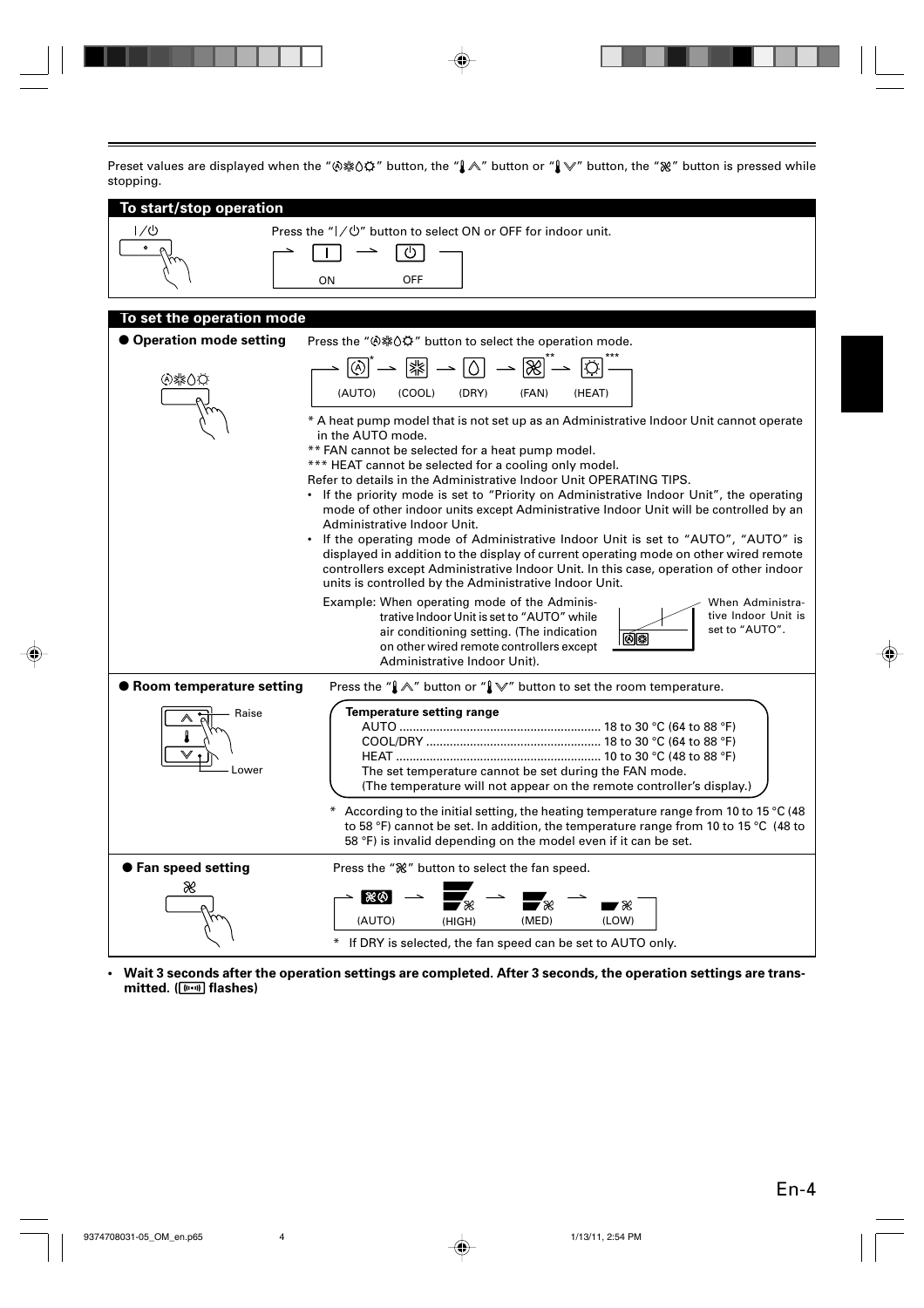## **WEEKLY TIMER**

Instructions related to heating are applicable to "HEAT PUMP MODELS" and "HEAT RECOVERY MODELS" only. The timer function is not available depending on the initial setting.

- **Different schedules can be set for each day of the week.**
- **4 timers can be set for each day.**
- **Operation on/off time, operation mode, and temperature can be specified for each timer.**

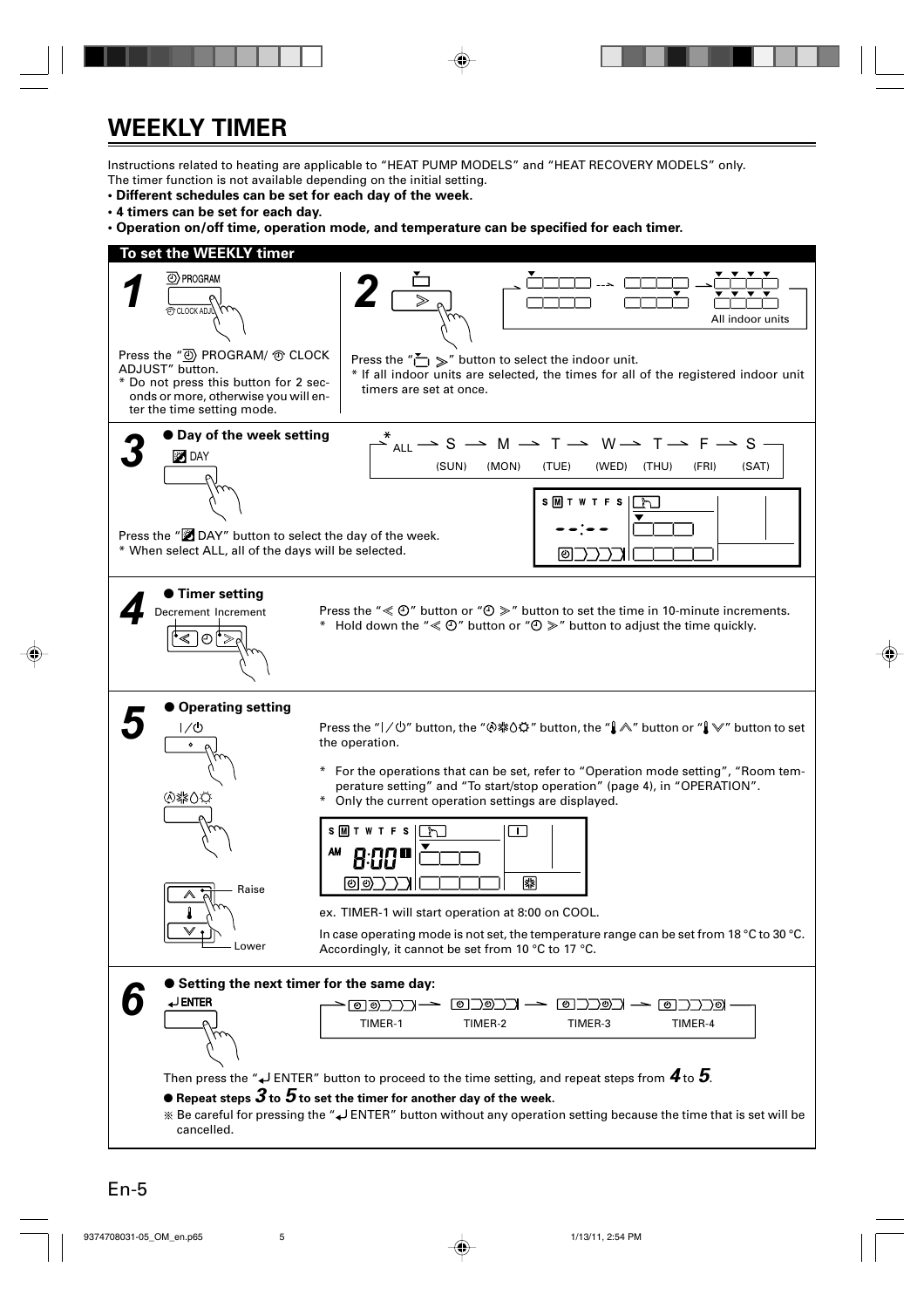

#### **NOTES**

- (1) The WEEKLY timer does not operate when the HEAT timer is set if a HEAT PUMP MODEL in the air conditioning system is operating in the cooling mode. In addition, the WEEKLY timer does not operate when the COOL or DRY timer is set if a HEAT PUMP MODEL in the air conditioning system is operating in the heating mode.
- (2) Even if the timer operation is set, the timer lamp of the indoor unit does not light up. (The timer lamp is used for wireless remote controller only.)
- (3) If the same time is set in Timer-1 to Timer-4 of an indoor unit, the timer setting of the smallest number will be effective. (4) When all indoor units or all of the days are selected, current setting cannot be checked. When checking each indoor unit or the day of the week, select an indoor unit or the day in the week to check it.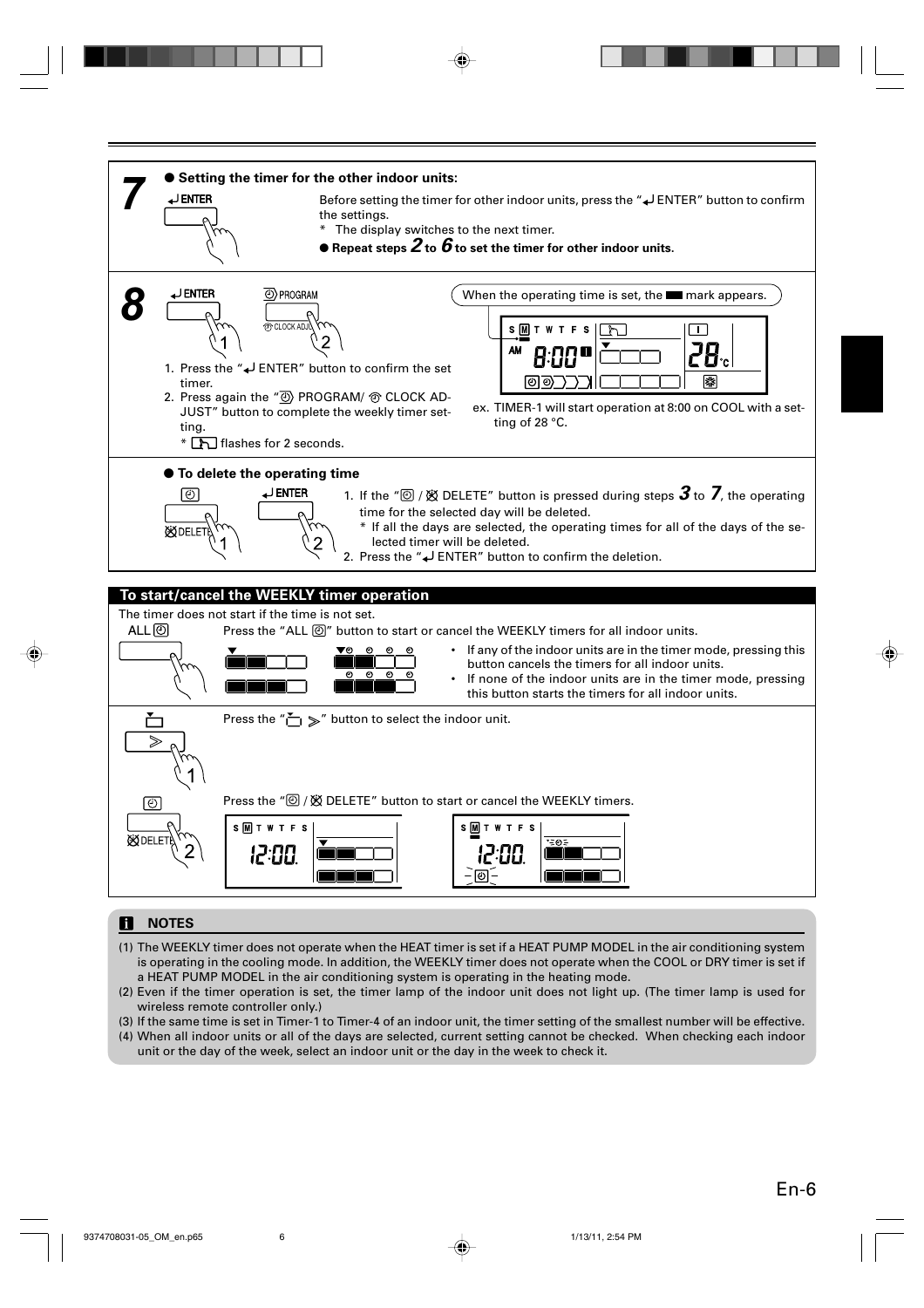# **MONITOR MODE**

#### **• The operation status of each indoor unit can be checked in the Monitor mode.**

#### **To enter the Monitor mode**

After blinking as  $(w_0, w)$  (after transmission), it will switch to Monitor Mode in 2 minutes automatically. When a key operation is in progress,  $\boxed{\uparrow}$  is displayed.  $*$   $\boxed{\uparrow}$  is not shown in the Monitor mode.



Press the " $\sum$ " button to select an indoor unit to display the current status.

# **OPERATING TIPS**

**Cooling/heating priority (AIRSTAGETM (V-II Series Heat Pump model only))**

- If another indoor unit in the same system is already operating in the cooling mode or dry mode, heating mode settings cannot be performed.
- An indoor unit that is set up as an Administrative Indoor Unit can operate in the AUTO mode. Administrative Indoor Unit:

Special indoor unit is not restricted by the switching of cooling and heating described above.

It may happen if the unit is set to refrigerant system setting.

• When different kind of indoor units such as "Administrative Indoor Unit", "Non-Administrative Indoor Unit", "Heat Pump Unit" or "Dedicated Cooling Unit" are registered, setting may not be reflected to some of indoor units at all.

#### **Setting display**

When a key operation is in progress,  $\boxed{\uparrow}$  is displayed. After blinking as  $(m)$  (after transmission), it will switch to Monitor Mode in 2 minutes automatically.

After the operation is complete,  $\boxed{1}$  flashes for a minute, and then goes off.

When  $\boxed{\text{(\textbf{m})}}$  is flashing, it means that the signal is being transmitted. During this time, key operations are disabled.

#### **Setting restriction**

When  $\boxed{0}$  is displayed there are functions for which settings cannot be made.

#### **State display**

- When " $\lfloor \frac{n}{2} \rfloor$ " is displayed on the time display, it means that the priority is given to the bus. In this case, the remote controller is not operative. In case " $a^2$ " is indicated, it means under maintenance.
- When  $H F''$  is indicated on the temperature display, anti freeze function is activated. However, this function cannot be operated by the remote controller.
- Mode display blinks when inoperative setting of indoor unit is made.

### **TROUBLESHOOTING**

Before requesting service, perform the following checks:

| Symptom                 | Problem                                                                                                                                                               |  |  |  |
|-------------------------|-----------------------------------------------------------------------------------------------------------------------------------------------------------------------|--|--|--|
| Doesn't operate at all. | • Has there been a power failure?<br>• Has a fuse of indoor unit blown out, or a circuit breaker been tripped?<br>• Is the main power switch set to the OFF position? |  |  |  |
|                         | • Is the timer operating?                                                                                                                                             |  |  |  |

If the problem persists after performing these checks, or if you notice burning smells, or the operation lamp flashes, immediately stop operation, turn off the electrical breaker and consult authorized service personnel.

### **SPECIFICATIONS**

| <b>POWER</b><br>MODEL |         | <b>DIMENSIONS &amp; WEIGHT</b> |                    |                   |                   |
|-----------------------|---------|--------------------------------|--------------------|-------------------|-------------------|
|                       |         | HEIGHT                         | WIDTH              | DEPTH             | WEIGHT            |
| UTY-CGG∗              | DC 12 V | 120 mm $(4-3/4)$ in.)          | 120 mm (4-3/4 in.) | 18 mm (23/32 in.) | 200 g (0.44 lbs.) |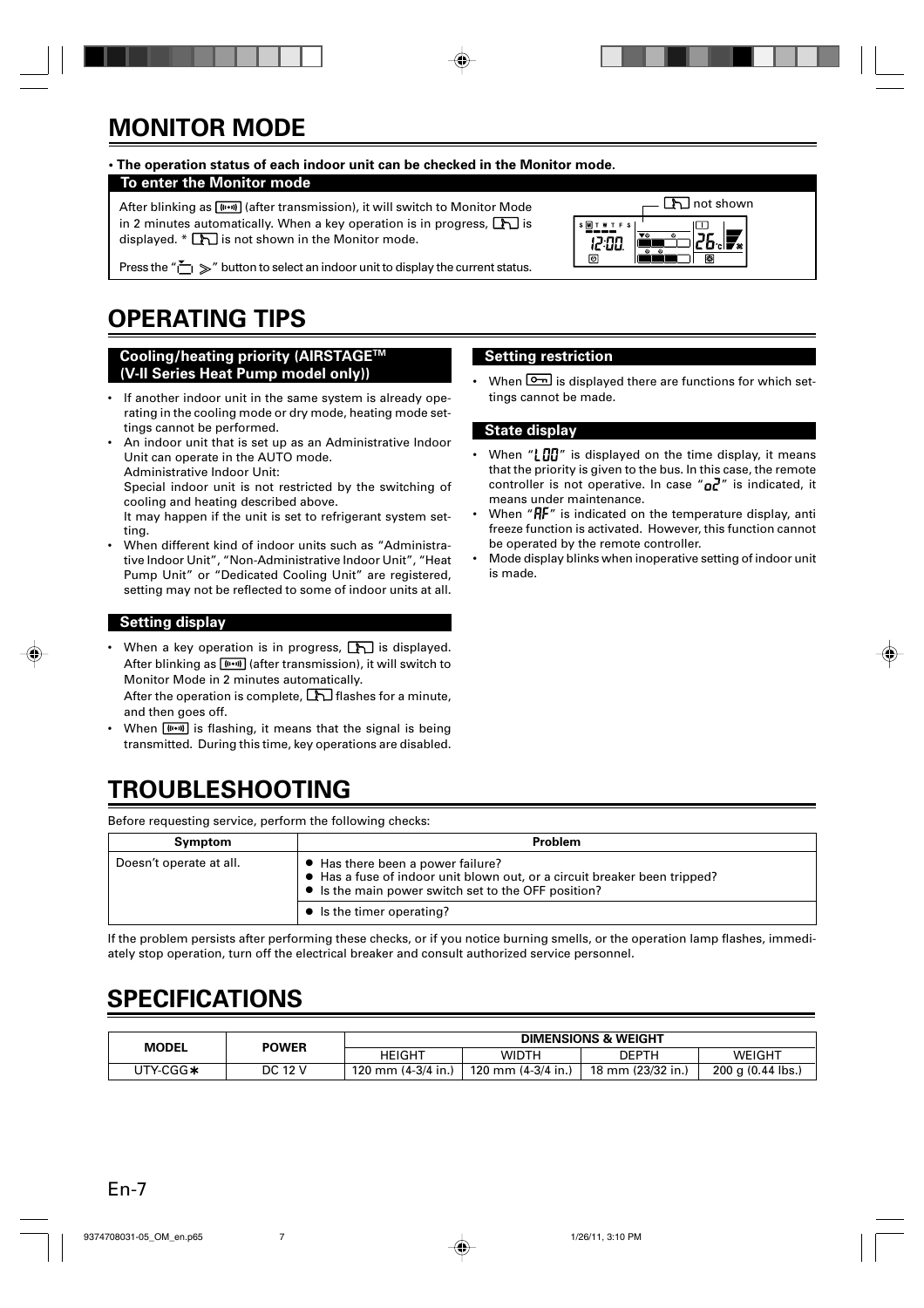This appears automatically on the display if an error occurs.

If an error occurs, the following display will be shown. The air conditioning system must be inspected if " $E***$ " (error code) appears on Time and Clock Display, or the operation lamp is flashing.

Stop air conditioner operation and please consult authorized service personnel.